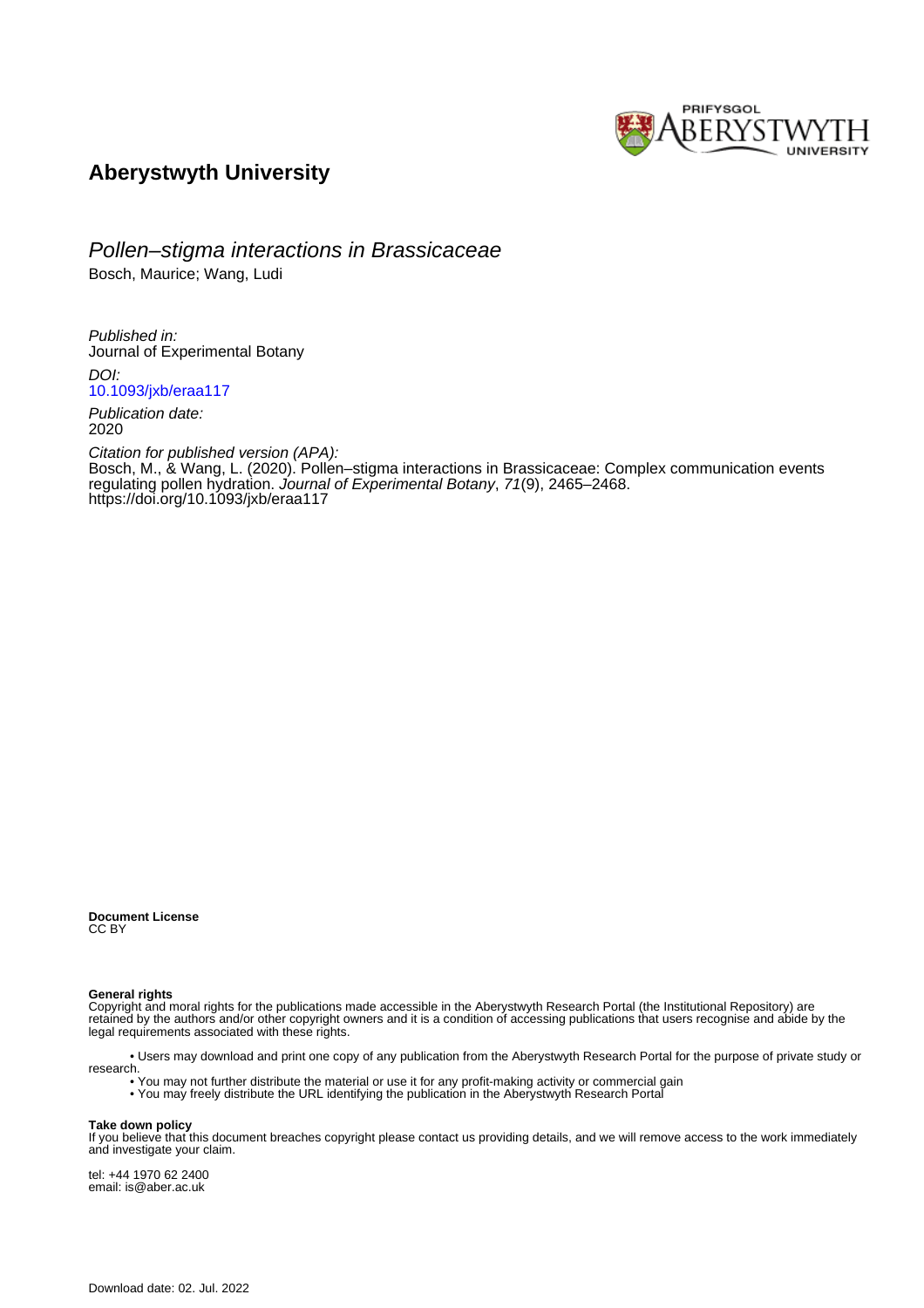*Journal of Experimental Botany*, Vol. 71, No. 9 pp. 2465–2468, 2020 doi:10.1093/jxb/eraa117 This paper is available online free of all access charges (see https://academic.oup.com/jxb/pages/openaccess for further details)

# eXtra Botany

## Insight

# Pollen–stigma interactions in Brassicaceae: complex communication events regulating pollen hydration

# Maurice Bosch<sup>[\\*,](#page-1-0) and</sup> Ludi Wang

<span id="page-1-0"></span>Institute of Biological, Environmental and Rural Sciences (IBERS), Aberystwyth University, Plas Gogerddan, Aberystwyth, SY23 3EE, UK \*Correspondence: [mub@aber.ac.uk](mailto:mub@aber.ac.uk?subject=)

## This article comments on:

Rozier F, Riglet L, Kodera C, Bayle V, Durand E, Schnabel J, Gaude T, Fobis-Loisy I. 2020. Live-cell imaging of early events following pollen perception in self-incompatible *Arabidopsis thaliana*. Journal of Experimental Botany 71, 2513–2526.

The process of plant reproduction is responsible for much of our food supply, with fertility and seed set critical for crop yield and thus food security. The first stage of male–female recognition in flowering plants takes place when pollen lands on the surface of the stigma. In Brassicaceae, compatible pollen will hydrate and germinate, leading to successful fertilization, while these processes are severely impaired in incompatible pollen, preventing fertilization. [Rozier](#page-4-0) *et al.* (2020) have developed a semi-*in vivo* live-cell imaging system to investigate early pollen–stigma interactions in both compatible and incompatible pollinations in *Arabidopsis thaliana*.

Successful fertilization in flowering plants involves multiple communication events between the pollen and the pistil [\(Dresselhaus and Franklin-Tong, 2013](#page-4-1)). In Brassicaceae, this communication starts soon after pollen is captured on stigmatic papilla cells. A captured desiccated pollen grain has to hydrate first to become metabolically active before it can germinate and develop a pollen tube that penetrates the stigmatic cell wall and grows through the apoplastic space down to the ovary for fertilization ([Kandasamy](#page-4-2) *et al.*, 1994). The dry surface of stigmas in the Brassicaceae represents an important checkpoint for selective pollen hydration ([Dickinson, 1995\)](#page-4-3). A compatible pollination triggers cellular responses in the stigma to transfer water to the desiccated pollen while in the Brassicaceae species that exhibit the sporophytic self-incompatibility (SI) system, pollen hydration is significantly inhibited following an incompatible pollination [\(Dickinson, 1995\)](#page-4-3). Even when incompatible pollen manages to by-pass the first checkpoint, for instance under conditions of high humidity, these tubes are arrested at the point of stigmatic cell wall penetration ([Zuberi and Dickinson, 1985](#page-4-4)).

Although we have good knowledge of the SI-induced signalling events leading to self-pollen rejection in the Brassicaceae (briefly discussed later; see also [Box 1\)](#page-2-0), studies on the cellular and molecular responses of stigmatic papilla cells following both compatible and self-incompatible pollination are challenging, with many aspects remaining unclear.

Several studies have used imaging techniques to investigate changes in the stigmatic papilla cells during self- and cross-pollination (e.g. [Dickinson, 1995](#page-4-3); [Iwano](#page-4-5) *et al.*, 2007; [Hiroi](#page-4-6)  *et al.*[, 2013;](#page-4-6) [Safavian and Goring, 2013\)](#page-4-7). The new system described by [Rozier](#page-4-0) *et al.* (2020), utilizing engineered Arabidopsis SI lines in combination with an elegant imaging set-up, allows live-cell imaging of morphological and physiological changes in Arabidopsis following compatible and self-incompatible pollinations.

# What controls pollen recognition and hydration?

Following capture of pollen grains on the stigmatic surface, pollen coat material mainly composed of proteins and lipids forms a 'foot' that establishes continuity at the pollen–papilla cell interface [\(Kandasamy](#page-4-2) *et al.*, 1994). [Rozier](#page-4-0) *et al.* (2020) carried out semi-*in vivo* assays using live-cell imaging to record early pollination events. Using the ratio of the long and wide pollen axis (L/W) as a proxy for pollen hydration, they showed that compatible pollen need to pass below a threshold value of L/W=1.4 before they start germinating. As shown before in *Brassica* ([Dickinson, 1995;](#page-4-3) Hiroi *et al.*[, 2013\)](#page-4-6), the hydration of compatible pollen starts within a few minutes after pollen deposition. The kinetics of compatible pollen hydration turned out to be biphasic—a rapid hydration phase during the first 10 min is followed by a phase where there is little further hydration and pollen germination occurs [\(Rozier](#page-4-0) *et al.*, [2020\)](#page-4-0). Most incompatible pollen showed little sign of hydration ([Rozier](#page-4-0) *et al.*, 2020). As suggested by [Dickinson \(1995\)](#page-4-3), this indicates that the SI response operates within the first few minutes after deposition of incompatible pollen and that one of the main consequences is blocking of pollen hydration.

© The Author(s) 2020. Published by Oxford University Press on behalf of the Society for Experimental Biology.



This is an Open Access article distributed under the terms of the Creative Commons Attribution License ([http://creativecommons.org/licenses/by/4.0/\)](http://creativecommons.org/licenses/by/4.0/),

which permits unrestricted reuse, distribution, and reproduction in any medium, provided the original work is properly cited.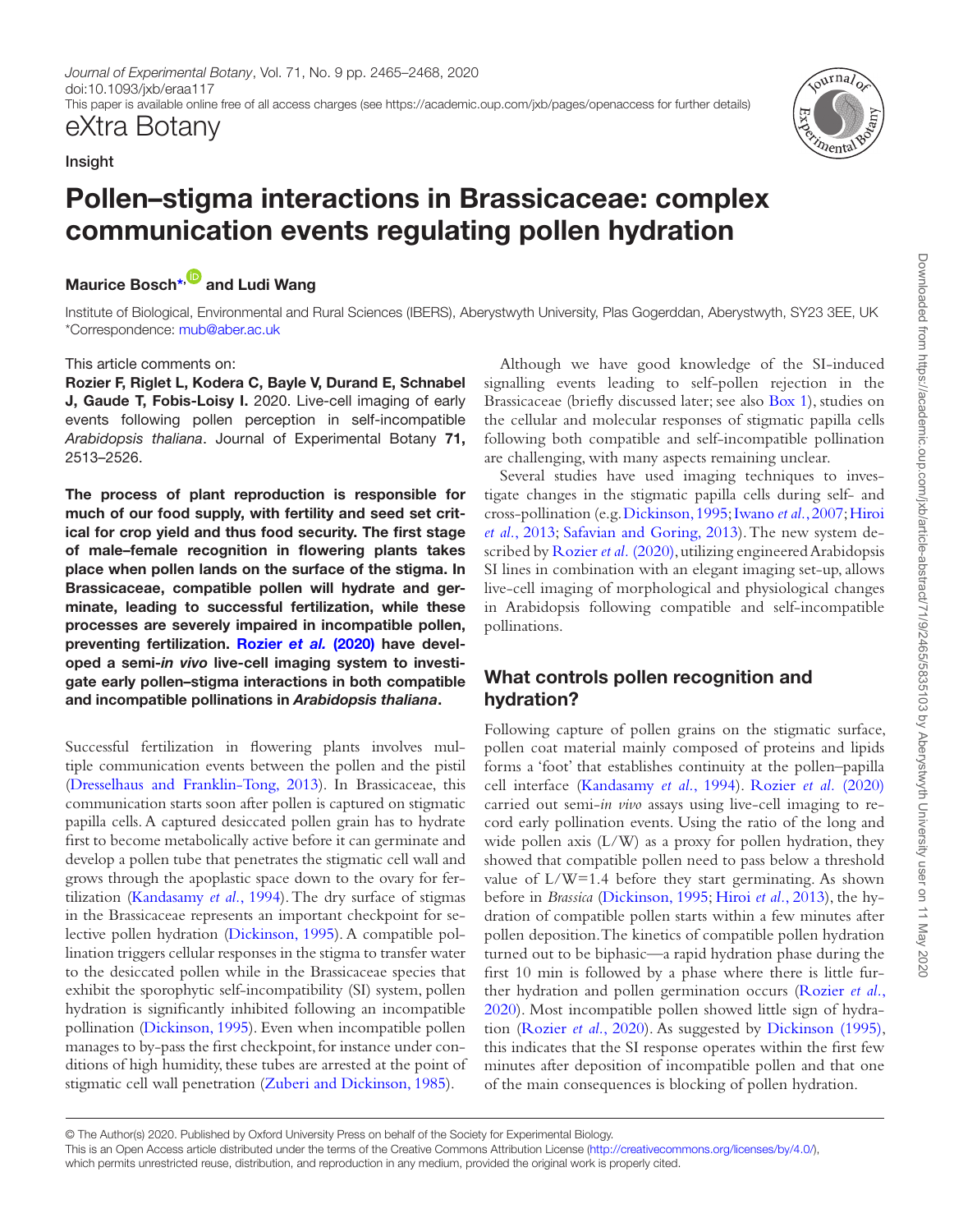#### <span id="page-2-0"></span>Box 1. Key components involved in early pollen–stigma communication events in **Brassicaceae**

Following pollen deposition, two distinct signalling systems are thought to regulate pollen acceptance or rejection: the 'basal' compatible pollen response pathway (A) and the selfincompatible pathway (B).

Signalling factors in the stigma that trigger the compatible pathway remain largely unknown (A). PCP-B pollen coat proteins could act as ligands for triggering the compatibility pathway that initiates water transfer from stigmatic papilla cells. EXO70A1 regulates polarized secretion of vesicles (in Arabidopsis) or MVBs (in *Brassica*) in the papilla cells, which is essential for the hydration of pollen grains (A).

The self-incompatibility pathway leading to self-pollen rejection is initiated by the interaction of the stigma-expressed SRK receptor with the cognate pollen *S*-locus CRP SCR/SP11 (B). This interaction results in the phosphorylation of SRK, which in turn phosphorylates two other proteins: *M*-locus protein kinase (MLPK) and Armadillo repeat containing 1 (ARC1) with E3 ubiquitin ligase activity. The activated ARC1 facilitates the proteasomal degradation of the exocyst subunit EXO70A1. EXO70A1 therefore acts at the interconnection of the two signalling pathways, while it appears that these two pathways are separated upstream of EXO70A1. The functional role of the increase in cytosolic  $Ca<sup>2+</sup>$ observed after a compatible pollination (A), and even more dramatic after an incompatible pollination (B) remains to be resolved. Note that the ACA13-mediated export of  $Ca<sup>2+</sup>$  from the papilla cells to the pollen, only induced by compatible pollination, is not shown here.

Reorganization and focalization of the actin cytoskeleton (shown as orange dashed lines) have been observed in the stigma at the contact site with compatible pollen and the pollen tube (A, C). It remains to be confirmed if this actin reorganization is triggered by the mechanical pressure produced by pollen tubes at the site of cell wall penetration and/or if it is a direct consequence of a signalling cascade (e.g. involving  $Ca<sup>2+</sup>$  and other factors altering the activity of ABPs) initiated by the compatibility response.

The observation that, facilitated by high humidity, some hydrated incompatible pollen grains can germinate but not penetrate the papilla cell wall (C) suggests that this penetration step may represent an additional checkpoint (besides the pollen hydration step) to help ensure that incompatible pollen cannot achieve fertilization. This penetration step may require the regulated secretion of enzymes along the pollen–papilla contact sites to facilitate pollen tube growth through the cell wall matrix (C).



Secreted cysteine-rich proteins (CRPs) found in the pollen coat have been shown to be involved in cellular recognition/ communication during the earliest stages of pollen–stigma interaction (reviewed by [Marshall](#page-4-8) *et al.*, 2011). The *S*-locus cysteinerich/*S*-locus protein 11 (SCR/SP11) is a pollen coat-derived CRP involved in controlling recognition of incompatible pollen. SCR/SP11 acts as the ligand in Brassicaceae SI, binding to the allelic *S*-locus receptor kinase (SRK) in the stigmatic papillae to activate a signalling cascade that inhibits hydration and germination of incompatible pollen ([Schopfer](#page-4-9) *et al.*, 1999; [Takayama](#page-4-10) *et al.*, 2000). Another class of CRPs, called PCP-Bs (pollen coat protein B class), have been identified as key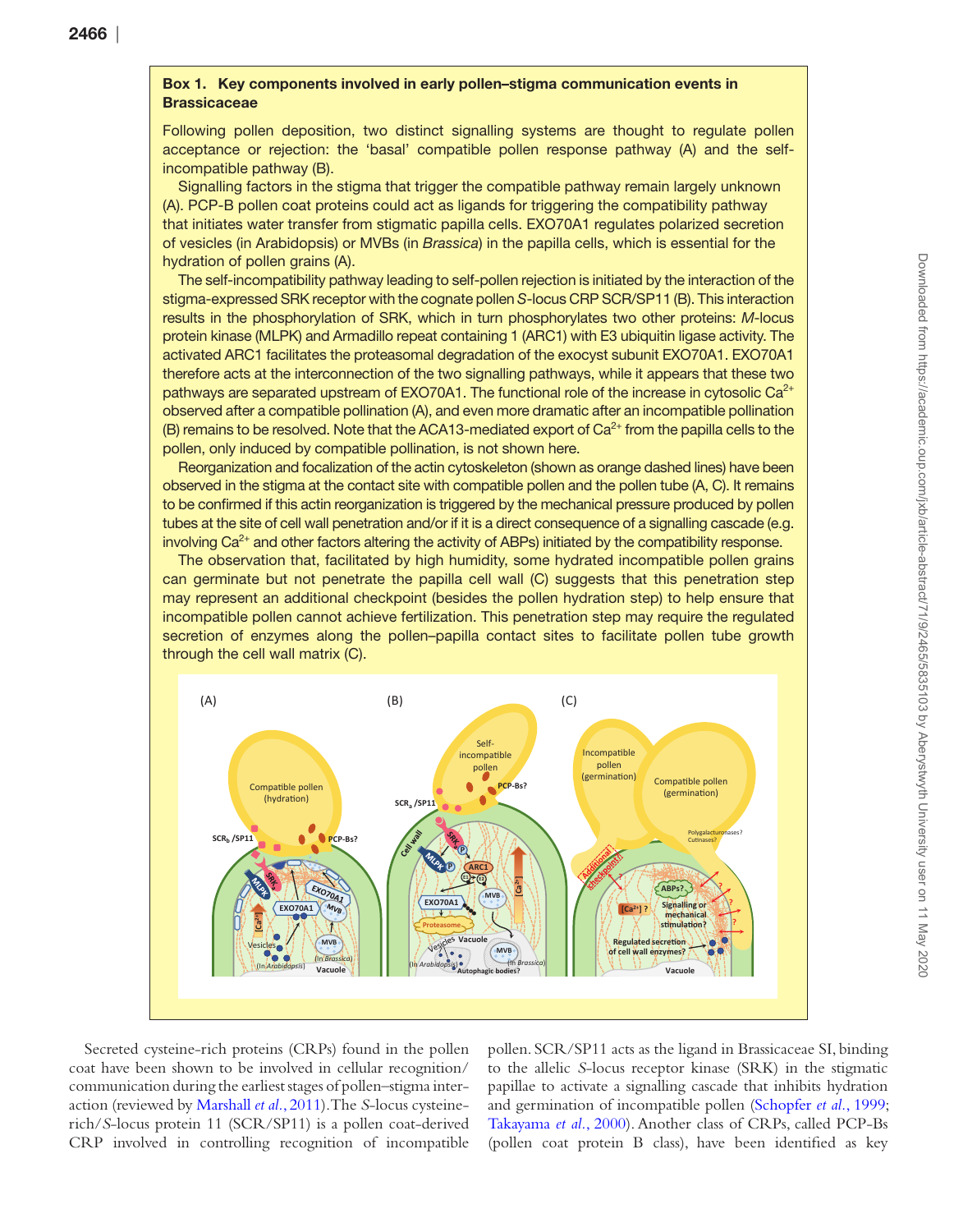regulators of compatible pollen hydration ([Wang](#page-4-11) *et al.*, 2017). Knockouts of PCP-B-encoding genes exhibited severely impaired pollen hydration. To obtain a better understanding of pollen–stigma communication that establishes compatibility, it will be important to identify the stigma receptor of the PCP-B proteins. Such a 'compatible' receptor–ligand module may be responsible for triggering a signalling cascade in the papilla cells that leads to polarized secretion at the pollen contact site.

One of the early cellular regulators of pollen hydration and germination is vesicle trafficking in the papilla cells ([Box 1](#page-2-0); reviewed in [Goring, 2017\)](#page-4-12). Studies in *Brassica oleracea* showed vesicle-like structures in the papilla cell wall following compatible pollination ([Dickinson, 1995](#page-4-3); [Elleman and Dickinson,](#page-4-13)  [1996\)](#page-4-13). More recent studies illustrated that multivesicular bodies (MVBs) in papillae fuse to the plasma membrane beneath the contact point with compatible pollen ([Safavian and Goring,](#page-4-7) [2013\)](#page-4-7). In response to incompatible pollen, MVBs as well as autophagic bodies were found in the vacuole, which may indicate disruption of vesicle trafficking and secretory activity [\(Safavian and Goring, 2013](#page-4-7); [Indriolo](#page-4-14) *et al.*, 2014).

Exocyst-mediated polarized secretion in stigmatic papilla cells was shown to be important for compatible pollen hydration ([Samuel](#page-4-15) *et al.*, 2009; [Safavian](#page-4-16) *et al.*, 2015). EXO70A1, a subunit of the exocyst complex acting as a tethering mediator of polarized secretion, has been shown to be essential for the acceptance of compatible pollen and to be ubiquitinated by the ARM repeat-containing protein ARC1 E3 ligase in the SI pathway ([Samuel](#page-4-15) *et al.*, 2009; [Indriolo](#page-4-17) *et al.*, 2012, [2014;](#page-4-14) [Box](#page-2-0) [1](#page-2-0)). Based on L/W ratios reported by [Rozier](#page-4-0) *et al.* (2020), the pollen volume between 2 min and 10 min after compatible pollen deposition increases with  $\sim$ 1500  $\mu$ m<sup>3</sup> (equivalent to a 44% increase). This further illustrates the extent of vesicle trafficking and targeted secretion required at the papilla–pollen contact site to accommodate the rapid pollen hydration process in Brassicaceae.

# A function of actin focalization in hydration and germination of compatible pollen?

Remodelling of the actin cytoskeleton, leading to actin focalization at the contact site with compatible pollen, appears to be a hallmark feature in compatible pollen–stigma interactions in Arabidopsis and *Brassica* ([Iwano](#page-4-5) *et al.*, 2007; [Rosier](#page-4-0) *et al.*, [2020\)](#page-4-0). Rosier *et al.* [\(2020\)](#page-4-0) hypothesize that actin remodelling in stigmatic papillae is triggered by the mechanical pressure produced by the pollen tube at the site of cell wall penetration. Indeed, interaction with microbes and application of physical stimuli have both been shown to cause aggregation of actin microfilaments beneath the contact point in leaf epidermal cells or cotyledons [\(Jayaraman](#page-4-18) *et al.*, 2014). How local mechanical stimulation is translated to localized actin remodelling remains to be determined. As an alternative to the mechanical pressure hypothesis, the observed actin focalization may be a result of a signalling cascade initiated by a compatible pollen– stigma recognition event. Calcium plays an important role in controlling actin dynamics ([Hepler, 2016](#page-4-19)) and may, perhaps by altering the properties of specific actin-binding proteins (ABPs), be involved in actin remodelling leading to focalization. Compatible pollinations induce increases in papilla cell  $Ca^{2+}$ , just below the contact site, with the highest increase observed when the pollen tube penetrates the papilla cell wall ([Iwano](#page-4-20) *et al.*[, 2004](#page-4-20)). Interestingly, a subsequent study showed that compatible pollination triggers the export of  $Ca^{2+}$  from papilla cells to germinating pollen, a process promoting successful fertilization and mediated by ACA13, a calmodulin-activated calcium pump, accumulating at the plasma membrane near the pollen attachment site [\(Iwano](#page-4-21) *et al.*, 2014).

The function of actin focalization remains to be determined. The fact that the actin cytoskeleton is important for the delivery of secretory vesicles and knowledge that there is polarized delivery of secretory vesicles in the papilla cells to the pollen contact site to promote localized exocyst tethering and membrane fusion ([Samuel](#page-4-15) *et al.*, 2009) suggests the possible involvement of actin focalization in these processes. They may also be involved in changes to the vacuolar network in the apical region of the stigmatic papilla, with the large central vacuole orienting towards the contact site with compatible pollen, perhaps to promote pollen hydration [\(Iwano](#page-4-5) *et al.*, [2007\)](#page-4-5). In contrast, the application of self-incompatible pollen grains or pollen coat was associated with a decrease in actin filaments in the apical region and a more disorganized appearance of the vacuolar network in the stigmatic papillae ([Iwano](#page-4-5) *et al.*[, 2007](#page-4-5)). While compatible pollinations clearly stimulate changes in the organization of the actin cytoskeleton and the vacuole as well as altered  $Ca^{2+}$  levels and polarized secretion in papilla cells, the level of integration and crosstalk between these events remains largely unknown (see [Box 1](#page-2-0)).

## Penetrating the cell wall barrier

Early electron microscopy studies have shown that, prior to pollen tube penetration, a compatible pollen–stigma interaction triggers an expansion of the outer papilla cell wall layer at the site of interaction ([Dickinson, 1995](#page-4-3)). Following penetration of the papilla cell cuticle and cell wall, the pollen tube grows toward the base of this cell through the cell wall matrix along the surface of the plasma membrane. Papilla cell wall expansion and/or loosening, pollen tube penetration, and subsequent growth through the cell wall matrix clearly require major enzymatic modifications of the papilla cell wall. Yet, besides a functional role in pollen tube penetration implicated for pollen polygalacturonases and cutinases ([Hiscock](#page-4-22) *et al.*, 2002), there are surprisingly few data on cell wall-related enzymes involved in these early pollen–stigma interaction steps. As previously mentioned, a compatible interaction triggers polarized exocytosis in the stigmatic papillae. It will be important to identify the content of these secretory vesicles that are delivered to the pollen–stigma interaction site as these may contain molecules involved in pollen hydration and penetration. In agreement with earlier studies (e.g. [Zuberi and Dickinson,](#page-4-4) [1985\)](#page-4-4), [Rozier](#page-4-0) *et al.* (2020) showed that even when an incompatible pollen manages to germinate and grow a tube, for instance under high humidity conditions, these invariably fail to penetrate the papilla cell wall. This suggests that stigma-derived enzymes required for pollen tube penetration have not been delivered to the stigmatic surface, implicating the existence